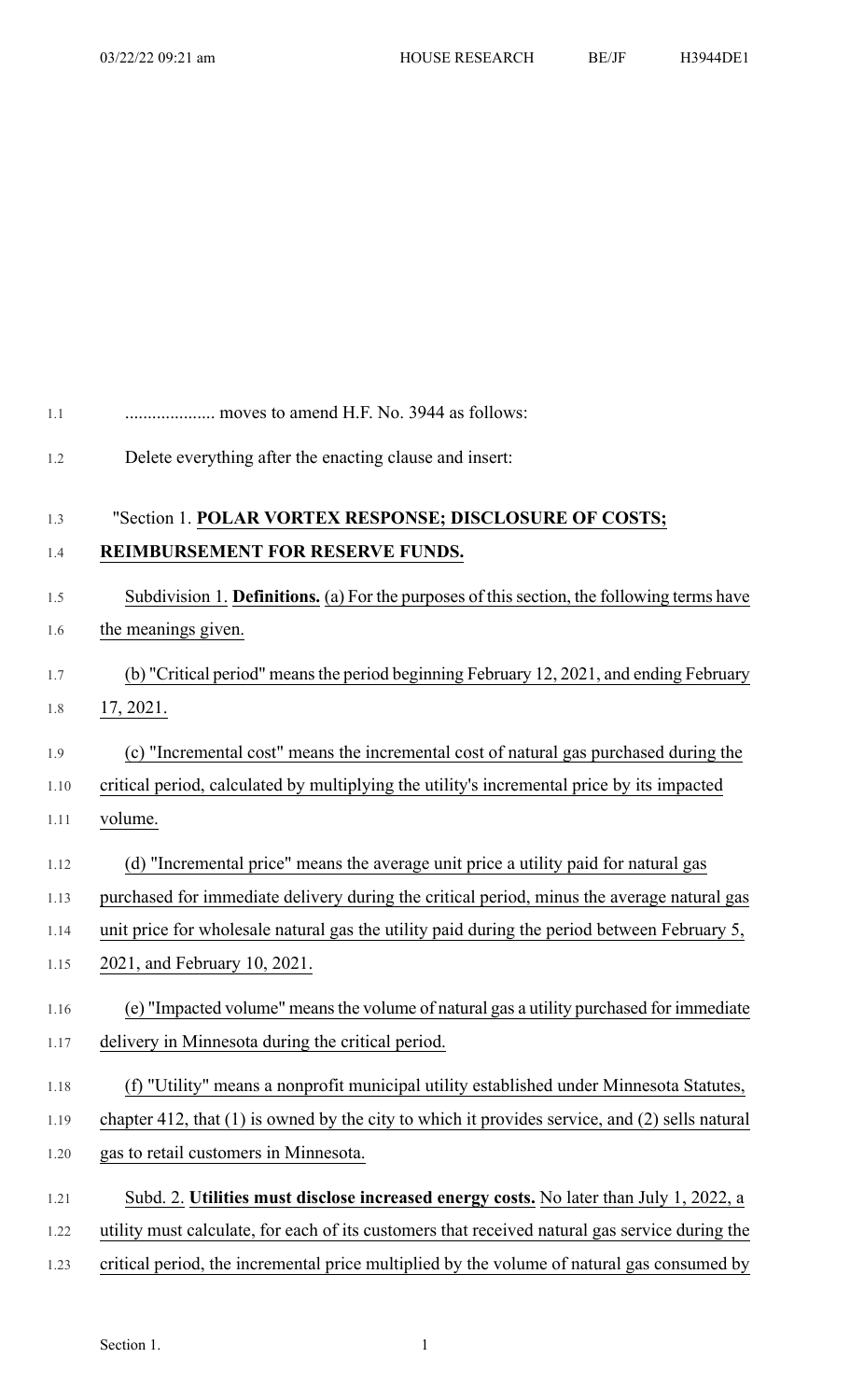| the customer during the critical period. The utility must certify and forward that calculation |
|------------------------------------------------------------------------------------------------|
| in a written notice to each customer.                                                          |
| Subd. 3. Reimbursement for reserve revenues. A utility that paid for wholesale natural         |
| gas purchased during the critical period, in whole or in part, by drawing down accumulated     |
| reserve revenues may apply to the commissioner of commerce for a rebate equal to its           |
| incremental cost minus any payment of its incremental cost by natural gas customers. The       |
| commissioner shall require a utility to submit evidence supporting the rebate request amount   |
| with a rebate application.                                                                     |
| Subd. 4. Appropriation. \$35,000,000 in fiscal year 2023 is appropriated from the general      |
| fund to the commissioner of commerce for the purpose of making rebates to municipal            |
| utilities under subdivision 3. This is a onetime appropriation. Any unexpended funds           |
| remaining on December 31, 2022, cancel to the general fund.                                    |
| Sec. 2. TAX CREDIT FOR EXCESS ENERGY COSTS DUE TO THE POLAR                                    |
| <b>VORTEX.</b>                                                                                 |
| Subdivision 1. Definitions. (a) For the purposes of this section, the following terms have     |
| the meanings given.                                                                            |
| (b) "Excess energy costs" means the amount of energy costs disclosed to a taxpayer by          |
| a utility under section 1, subdivision 2.                                                      |
| (c) The definitions in section 1, subdivision 1, and Minnesota Statutes, section 290.01,       |
| apply for this section.                                                                        |
| Subd. 2. Credit allowed. (a) An individual income taxpayer is allowed a credit against         |
| the tax due under Minnesota Statutes, chapter 290, equal to the amount of the taxpayer's       |
| excess energy costs.                                                                           |
| (b) Credits allowed to a partnership, a limited liability company taxed as a partnership,      |
| or an S corporation are passed through pro rata to the partners, members, or shareholders      |
| based on their share of the entity's income for the taxable year.                              |
| Subd. 3. Credit refundable. (a) If the amount of credit which a taxpayer would be              |
| eligible to receive under this section exceeds the claimant's tax liability under Minnesota    |
| Statutes, chapter 290, the excess amount of the credit shall be refunded to the claimant by    |
| the commissioner of revenue.                                                                   |
| (b) An amount sufficient to pay the refunds required by this section is appropriated to        |
| the commissioner of revenue from the general fund.                                             |